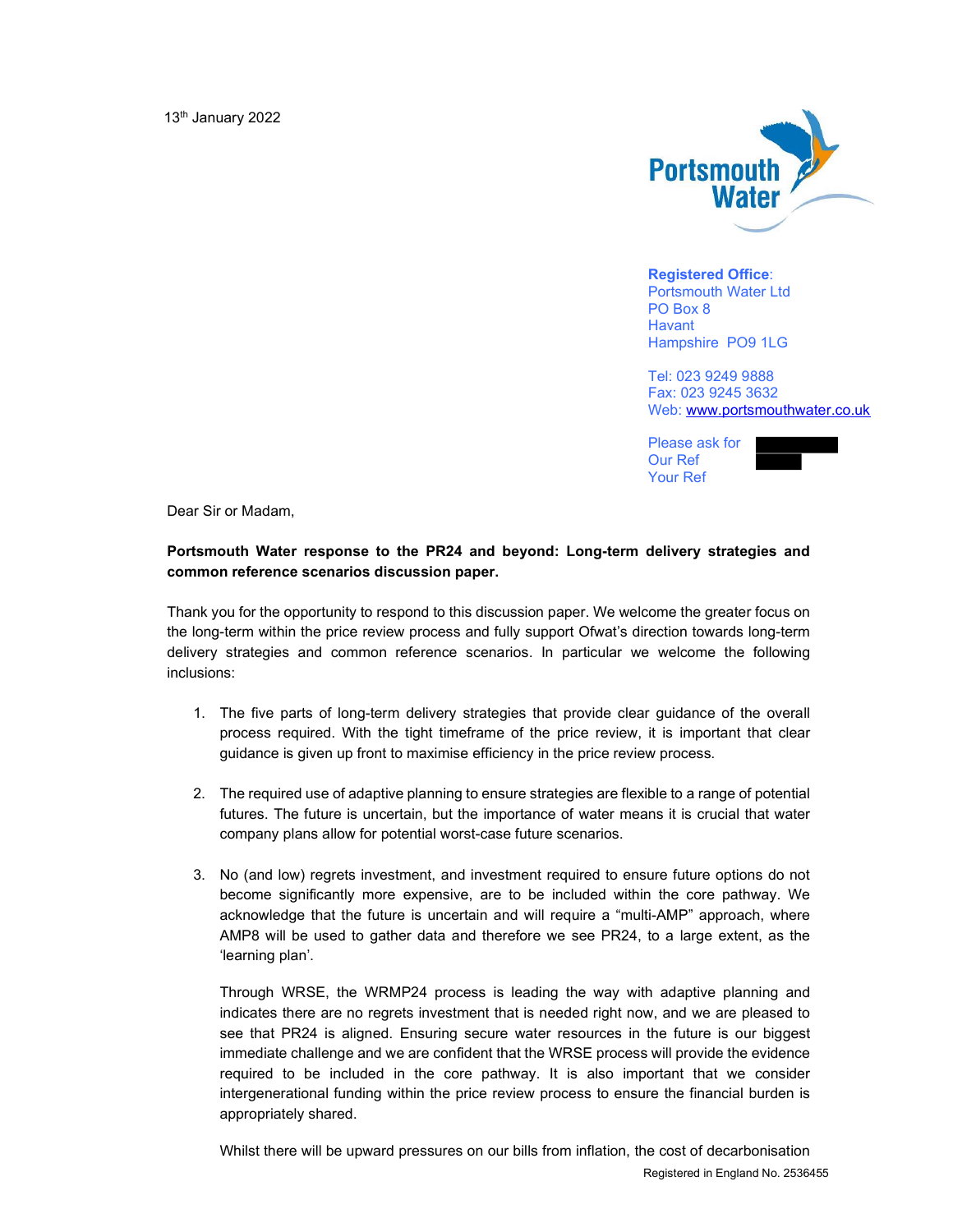and expansion of metering coverage through compulsory metering, it is also important that investment to ensure long-term resilience is considered within this price review. This is strongly supported by customers.

We feel, in general, that the discussion paper is well written and commend Ofwat for its collaborative approach. We agree with almost all points raised in the paper, but list our improvement suggestions below for consideration:

1. We have welcomed the collaborative approach to engagement in this area through excellently run scenario planning workshops. Thank you for facilitating these workshops for all water companies, these not only allowed us to feed in suggestions, but also helped to provide clarity over this discussion paper document.

It would be beneficial that the content of more recent communications from Ofwat should be incorporated into the final PR24 guidance document, in particular the clarification email sent by Mr Tim Griffiths on  $20^{th}$  December 2021 after the workshop on the 17<sup>th</sup> December.

2. We welcome guidance over the technology scenarios and appreciate that there are a large number of potential technologies that could emerge over the next 25 years.

Whilst the majority of technologies will help reduce demand, certain new technologies such as the emergence of hydrogen production could increase water usage.

We feel it would be beneficial to include further guidance on how best to include increased water demand from new technologies within the scenarios. Would it be preferable to include within the technology reference scenario outlined, or to include as a separate bespoke scenario?

3. Despite being optimistic that new innovative technologies will lead to greater efficiencies, we feel it would be prudent to also plan for slower technological advancement than set out in the scenarios. We are concerned about the risk of reliance on unknown future technologies leading to a delay in investment, particularly with the potential for increased demand from some known new technologies as explained above. We would therefore prefer a greater difference between the dates indicated in the two technology scenarios.

We also notice that both high and low technology scenarios include carbon-free baseload electricity by 2035. We would like to clarify whether this is correct as we are concerned there is not enough differential between the two technology scenarios.

4. We understand the need not to include too many scenarios to avoid complexity, and welcome comments in workshops from Ofwat colleagues emphasising the preference for simplicity where possible. We also recognise that adaptive planning should be built around quality of scenarios, rather than quantity. We are keen to avoid 'creating an industry' in adaptive planning and support a clear line of sight to the overall strategy.

However, we do feel that a beneficial common scenario would be potential regulatory compliance and/or legislation changes. The potential changes to legislation dealing with Lead, for example, would result in a fundamental change in investment requirements whilst also positively impacting demand reduction efforts through supply pipe renewal. Whilst we understand that we can include additional bespoke scenarios, we feel that this would be a scenario that meets the parameters for a common reference scenario; simple, material, exogenous and national.